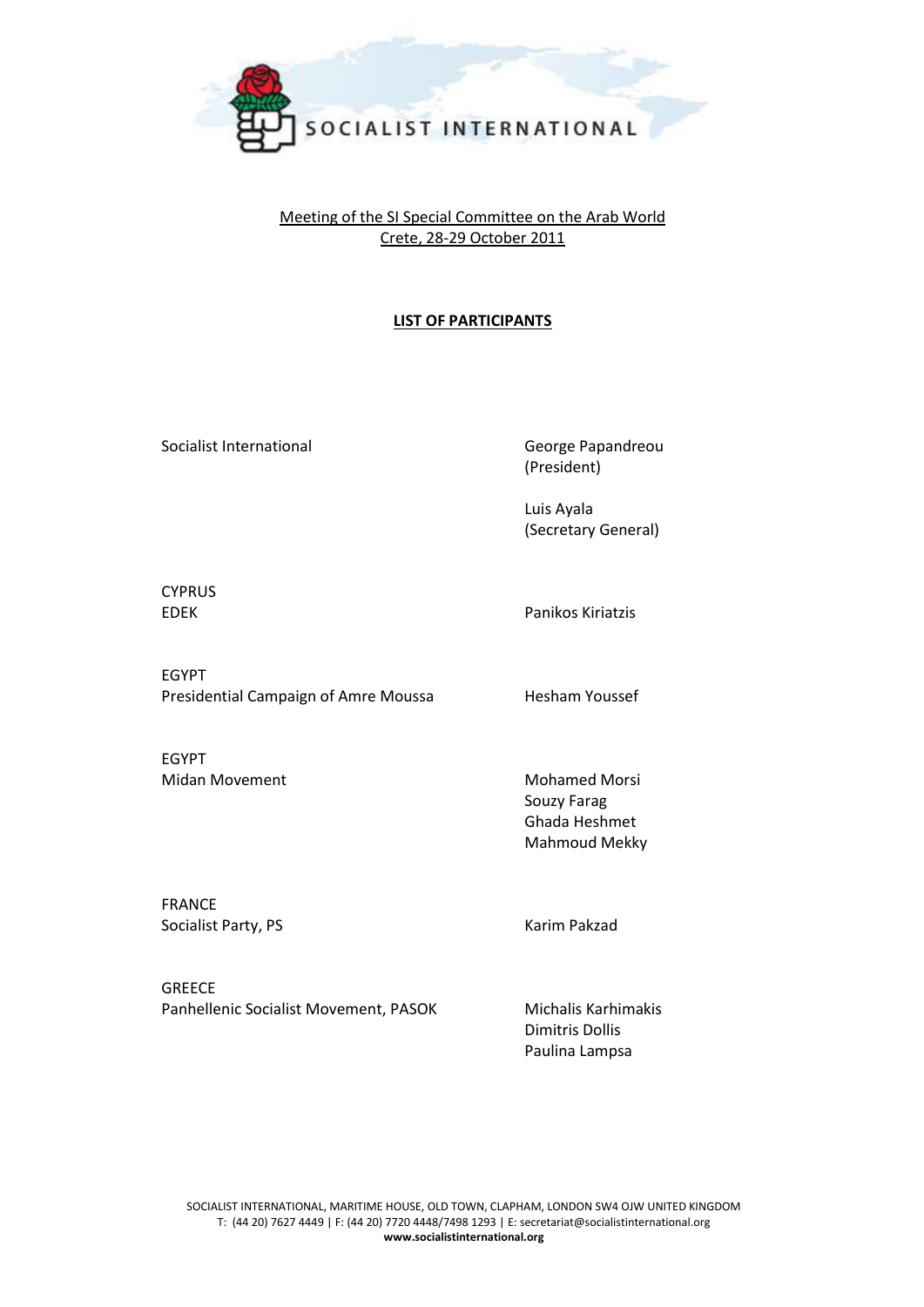IRAQ Patriotic Union of Kurdistan, PUK Abdul Razaq Mirza

ITALY Democratic Party, PD Nicola Manca

LEBANON Progressive Socialist Party, PSP Walid Joumblatt

LIBYA National Transitional Council Jamal Issa

MAURITANIA Assembly of Democratic Forces, RFD Ahmed Ould Daddah

**MOROCCO** Socialist Union of Popular Forces, USFP El Ajlaoui El Moussaoui

PALESTINE

SPAIN Spanish Socialist Workers' Party, PSOE Maria Muniz

SYRIA National Council of the Syrian Opposition Hala Kodamani

SWEDEN Swedish Social Democratic Party, SAP Carina Hägg

Omar Sheikhmous Hussein Hasan Shamal Ahmad

Nehme Tohme Zaher Raad

Abdul Karim Bazama

Abdellahi Mohamed Vall Zeine

Laila Amili

Fatah Kifah Radaidah

Laura Ballarin